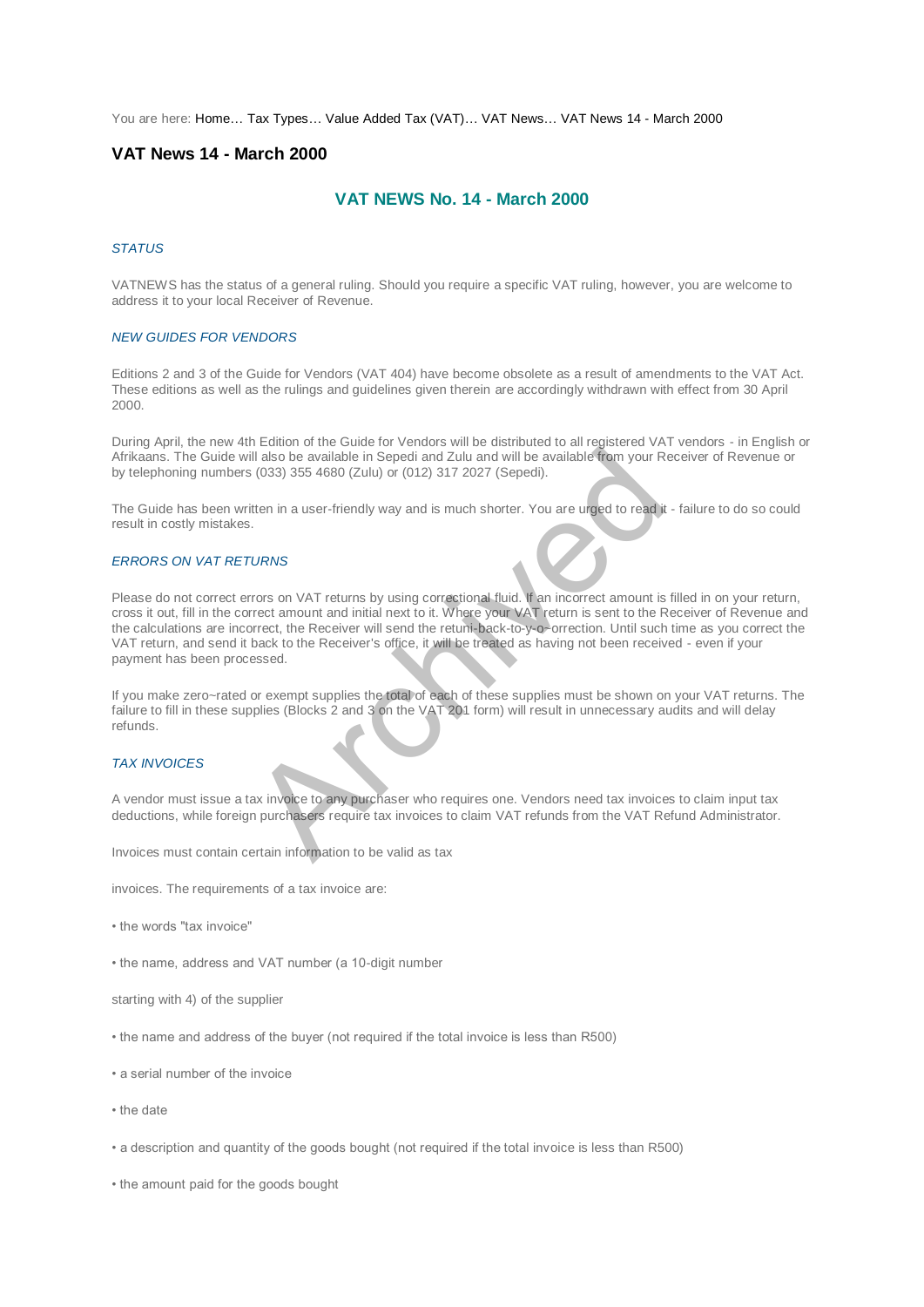• the amount of VAT and the VAT rate. It is not sufficient to merely state WAT included" on the invoice. The rate of either 14% or 0% must also be stated.

It is a serious offence to issue more than one tax invoice for the same supply. Where a copy of a tax invoice is issued by the supplier, he must write or print the word "COPY" thereon.

### *EXPORTS*

VATNEWS No. 13 dealt with some important matters relating to EXPORTS. It was mentioned that where the zero rate of a refund of VAT had been incorrectly applied, then VAT at the standard rate, with penalties and interest added will be payable by the supplier. It must further be noted that you may have applied the zero rate incorrectly and have now rectified it. Should the non-resident purchaser have now paid the VAT to you, the request for a VAT refund from the VAT, Refund Administrator (VRA) will only be processed or authorised if it is received by the VRA within 3 months from the date of export.

Remember that special rules appLy-where you supply secondhand goods for export. Where the seller has claimed a notional input tax credit, he cannot fully apply the zero rate in the case of direct exports. Similarly, the purchaser can not get a full refund of VAT in the case of indirect exports. The zero rate applies only to the value added (i.e. mark-up portion) by the seller.

For indirect exports of second-hand goods and the seller has claimed a notional input tax credit, VAT is levied at the standard rate. However, the VAT Act allows the VRA to refund only the VAT that was levied on the mark-up by the seller. The portion of VAT equal to the notional input tax credit can not be refunded. Dealers in second-hand goods, in particular motor vehicles, must not advise non-resident purchasers that the full amount of the VAT is refundable where they sell goods on which a notional input tax credit was claimed. A number of cases have arisen where the purchaser has sued the motor dealer on the grounds of misrepresentation. econd-hand goods and the seller has claimed a notional input tax credit.<br>
t, the VAT Act allows the VRA to refund only the VAT that was levided on<br>
AT equal to the notional input tax credit can not be refunded. Dealers in<br>

### **Example: (Second-hand goods)**

Smart Galary buys a second-hand painting for RII 400 and claims a notional input tax credit of RI 400 (RI 1 400 x 14/114). Smart Galary sells it to Mr Moss of Botswana.

## *DIRECT EXPORT*

Smart Galary delivers the painting to Mr Moss in Botswana.

Price advertised: R16 400

(Including R2 014 VAT)

The calculation for the Tax Invoice of Smart Galary is as follows:

Price excluding VAT: R14 386

Add back notional input

tax claimed R 1 400

TOTAL PAYABLE: R15 786

• The invoice must stipulate that an amount of VAT equal to the notional input tax claimed is included in the price.

• VAT raised on this export is equal to the amount

of notional input tax claimed.

### *INDIRECT EXPORT*

Mr Moss collects the painting in South Africa.

Price advertised: R16 400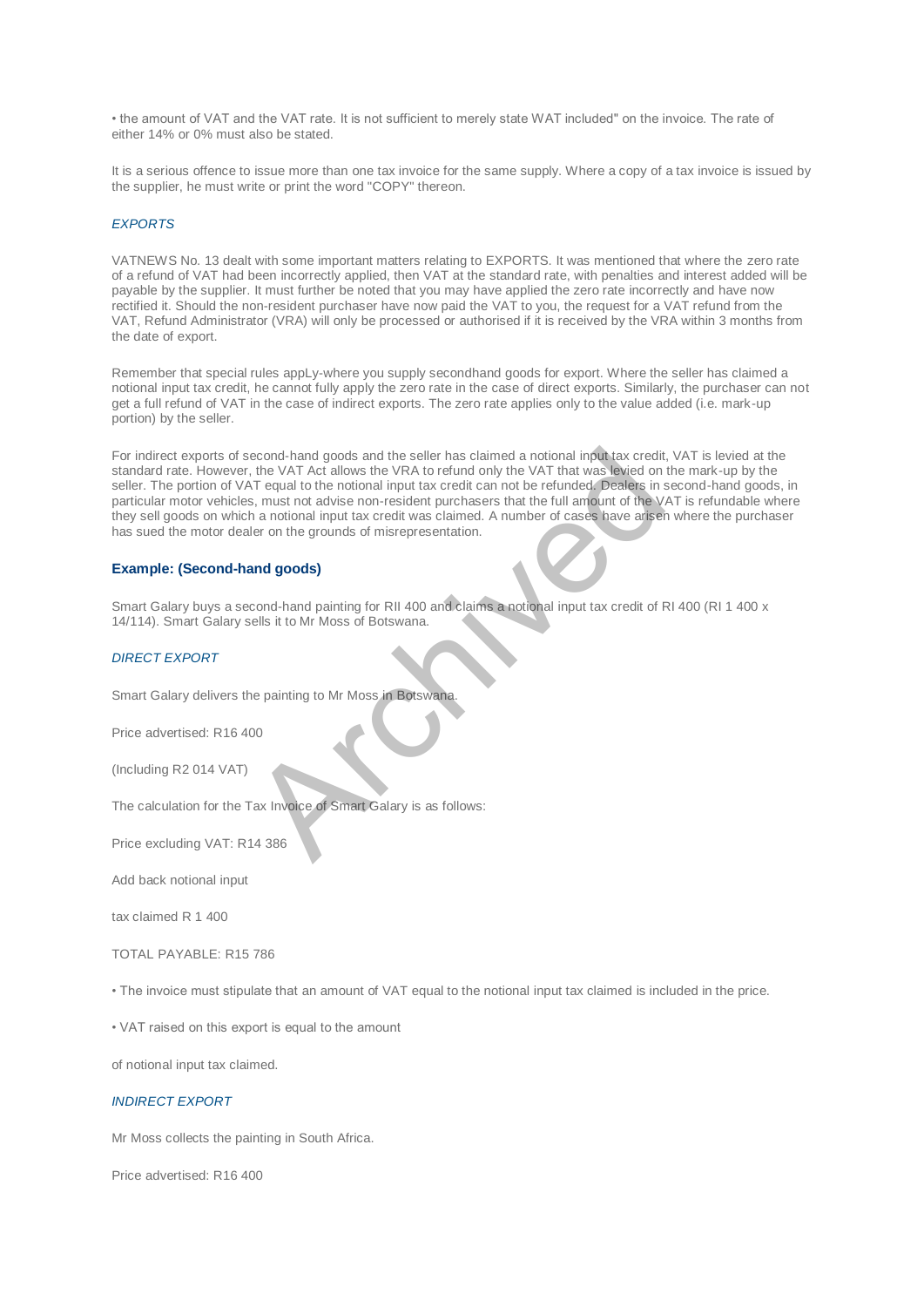(Including R2 014 VAT)

To assist Mr Moss to obtain his refund at the time of export, from the VRA, the Tax Invoice should show the following:

Price excluding VAT: R14 386

VAT @ 14% R 2 014

TOTAL PAYABLE: R16 400

#### *VAT REFUND*

Total VAT R 2 014

Total notional input 1400

VAT Refund Amount 614

Signature ................................

An immediate refund will not be authorised if these details are not clearly indicated on the face of the invoice.

• Only the VAT levied on the mark-up by Smart Galary can be refunded by the VRA.

• The refund will he R614 and the portion of the VAT equal to the notional input tax credit claimed (R 1 400) is not refundable.

Thus in both cases the cost to the purchaser is RI 5 786.

### *TEMPORARY LETTING OF RESIDENTIAL PROPERTIES INTENDED FOR RESALE .*

Where a vendor acquires a property for resale or development, he may claim an input tax deduction in respect of the VAT on his costs. If, however, he lets the property for residential purposes until he is able to sell it, he is then making and exempt supply and must declare output tax based on the open market value of the residence as at the date on which the property is let. The matter of the seatenth of the seatenth of the seatenth of the seatenth of the seatenth of the the seatenth of the VAT equal to the notional imput tax credit claime<br>
14 and the portion of the VAT equal to the notional i

### **Example**

Mr Profile builds 10 townhouses. He sells 8 for R228 000 each, but as he has not been able to sell 2 units, he lets them until he finds buyers. During the tax period in which he lets the townhouses he must declare R28 000 output tax on each of the units let. When he later sells the units he must levy VAT on the sale, but can deduct the VAT he declared and paid back at the time the units were let.

Concessions were made to property developers and certain other vendors where residences were let on short-term leases. These concessions are hereby withdrawn with effect from 1 July 2000 and these vendors must account for output tax on residential units let in these circumstances during the tax period into which this date falls.

if you have difficulty in paying the tax on the change of use adjustment, please contact your Receiver of Revenue. He has been authorised to accept installments over a 6-month , period without penalties and interest.

## *SKILLS DEVELOPMENT LEVY*

The 05% skills development levy payable by certain employers as from April 2000 includes VAT at the standard rate of 14%. Input tax equal to the tax fraction of the skills levy paid may be claimed without a tax invoice.

## *NEW VAT 201 RETURN*

The VAT 201 return is in the process of being revised and is scheduled for this year. The new-look form will be easier to read and will have provision for additional information. The Output Tax calculation will be revised to include zero-rated exported goods and services and other zero-rated goods and services. The supply of accommodation blocks will be consolidated.